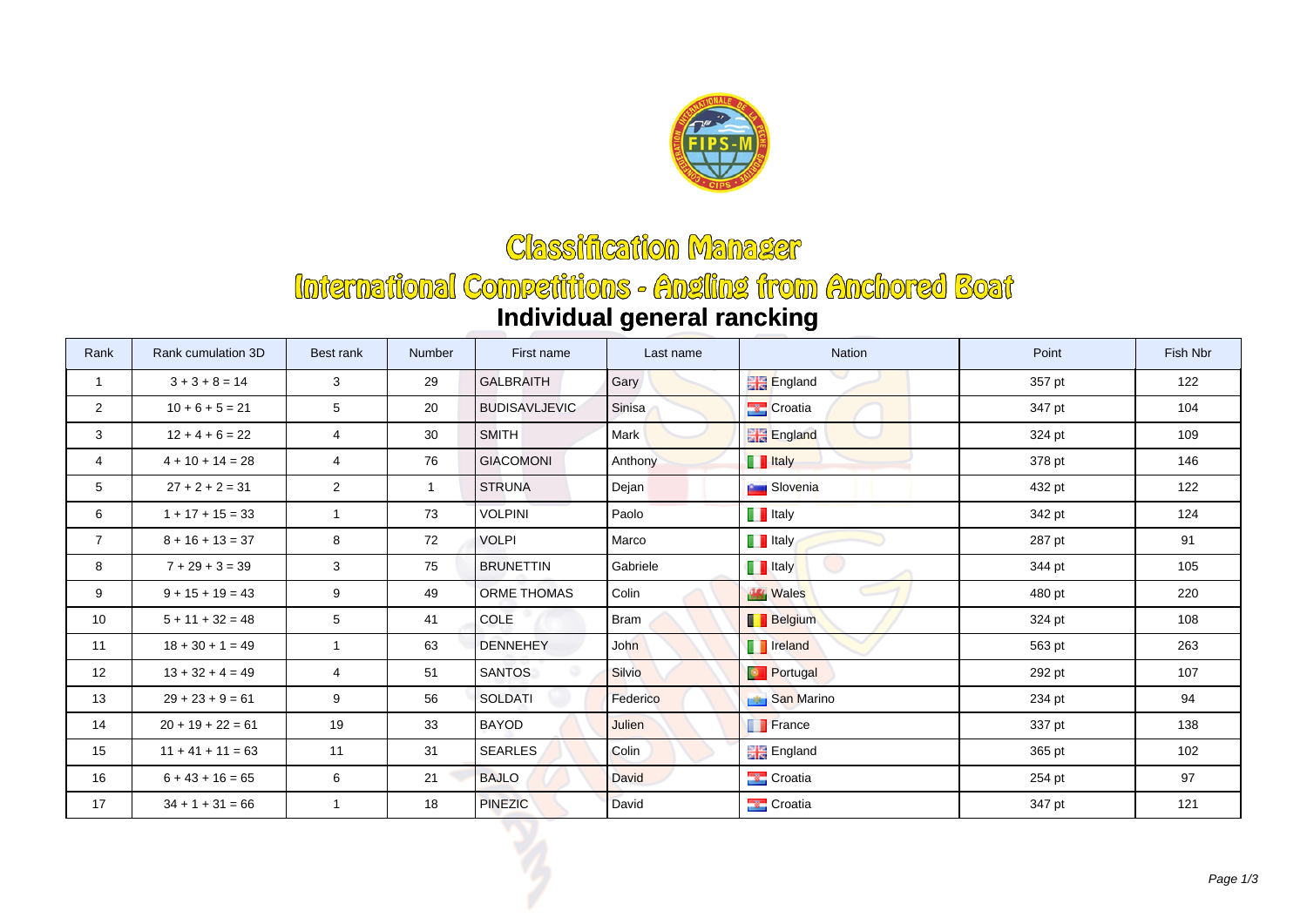## **Individual general rancking**

| Rank   | Rank cumulation 3D   | Best rank      | Number         | First name               | Last name          | <b>Nation</b>       | Point  | Fish Nbr |
|--------|----------------------|----------------|----------------|--------------------------|--------------------|---------------------|--------|----------|
| 18     | $30 + 5 + 34 = 69$   | 5              | 14             | LORENZO SEPULVEDAUROMERO |                    | Spain               | 247 pt | 79       |
| 19     | $50 + 14 + 10 = 74$  | 10             | 50             | <b>CRISTOVAO</b>         | Claudio            | <b>Portugal</b>     | 496 pt | 235      |
| 20     | $24 + 44 + 7 = 75$   | $\overline{7}$ | 65             | <b>LYNCH</b>             | Dan                | <b>F</b> Ireland    | 246 pt | 89       |
| 21     | $15 + 8 + 59 = 82$   | 8              | 32             | <b>MARSCHALEK</b>        | Rolf               | <b>England</b>      | 240 pt | 82       |
| 22     | $25 + 22 + 40 = 87$  | 22             | 17             | <b>SIKIRIC</b>           | Marco              | <b>Croatia</b>      | 243 pt | 81       |
| 23     | $22 + 40 + 25 = 87$  | 22             | 57             | <b>BRUSCHI</b>           | John               | <b>San Marino</b>   | 233 pt | 78       |
| 24     | $2 + 49 + 37 = 88$   | $\overline{2}$ | $\overline{2}$ | <b>TOMSIC</b>            | Aliosa             | <b>Slovenia</b>     | 527 pt | 214      |
| 25     | $59 + 13 + 23 = 95$  | 13             | 12             | <b>BARCELO BONET</b>     | Josep              | Spain               | 234 pt | 83       |
| 26     | $28 + 47 + 20 = 95$  | 20             | 13             | PEREZ ROJO               | Xavi               | Spain               | 347 pt | 105      |
| 27     | $35 + 12 + 50 = 97$  | 12             | 15             | <b>ORTEGA</b>            | Luis               | <b>Spain</b>        | 234 pt | 92       |
| 28     | $21 + 28 + 48 = 97$  | 21             | R <sub>6</sub> | <b>MOJSKERC</b>          | Vinco              | <b>Buy Slovenia</b> | 318 pt | 90       |
| 29     | $47 + 34 + 18 = 99$  | 18             | 53             | <b>NEVES</b>             | Manuel             | <b>Portugal</b>     | 181 pt | 63       |
| $30\,$ | $42 + 24 + 33 = 99$  | 24             | 59             | <b>BRUSCHI</b>           | Federico Francesco | <b>Ban Marino</b>   | 196 pt | 69       |
| 31     | $31 + 9 + 64 = 104$  | 9              | <b>R38</b>     | <b>RONDINEAU</b>         | Julien             | <b>France</b>       | 192 pt | 83       |
| 32     | $46 + 21 + 39 = 106$ | 21             | 48             | <b>ROBERTS</b>           | Dewi               | <b>WALES</b>        | 251 pt | 103      |
| 33     | $16 + 26 + 69 = 111$ | 16             | $\overline{4}$ | <b>PETKOVSEK</b>         | Janez              | <b>Slovenia</b>     | 155 pt | 48       |
| 34     | $61 + 20 + 30 = 111$ | 20             | 19             | <b>GALZINA</b>           | Ivan               | <b>Croatia</b>      | 268 pt | 91       |
| 35     | $23 + 59 + 29 = 111$ | 23             | 74             | <b>SALVATORI</b>         | Mauro              | <b>T</b> Italy      | 283 pt | 93       |
| 36     | $45 + 33 + 38 = 116$ | 33             | 28             | <b>NEWBOLD</b>           | Cliff              | <b>England</b>      | 208 pt | 74       |
| 37     | $41 + 50 + 27 = 118$ | 27             | 62             | <b>DREIER</b>            | Heiko              | <b>F</b> Ireland    | 167 pt | 62       |
| 38     | $19 + 42 + 58 = 119$ | 19             | 58             | <b>MORONI</b>            | Daniel             | <b>Ban Marino</b>   | 246 pt | 89       |
| 39     | $32 + 54 + 35 = 121$ | 32             | 54             | LAVANDEIRA               | $\sim$<br>Ricardo  | <b>Portugal</b>     | 171 pt | 72       |
| 40     | $54 + 25 + 44 = 123$ | 25             | 11             | <b>ROYER</b>             | Rene               | Luxembourg          | 159 pt | 59       |
| 41     | $53 + 35 + 36 = 124$ | 35             | 70             | <b>SCHMIDT</b>           | Karl               | Germany             | 129 pt | 49       |
| 42     | $26 + 52 + 47 = 125$ | 26             | 27             | <b>WESTDORP</b>          | Kees               | Netherlands         | 398 pt | 182      |
| 43     | $68 + 31 + 26 = 125$ | 26             | 24             | <b>RIPSON</b>            | Ernest             | Netherlands         | 169 pt | 61       |
| 44     | $17 + 56 + 53 = 126$ | 17             | 64             | <b>BARRETT</b>           | Josie              | <b>T</b> Ireland    | 160 pt | 71       |
| 45     | $37 + 48 + 57 = 142$ | 37             | 40             | <b>BULS</b>              | Wilfried           | <b>Belgium</b>      | 229 pt | 84       |